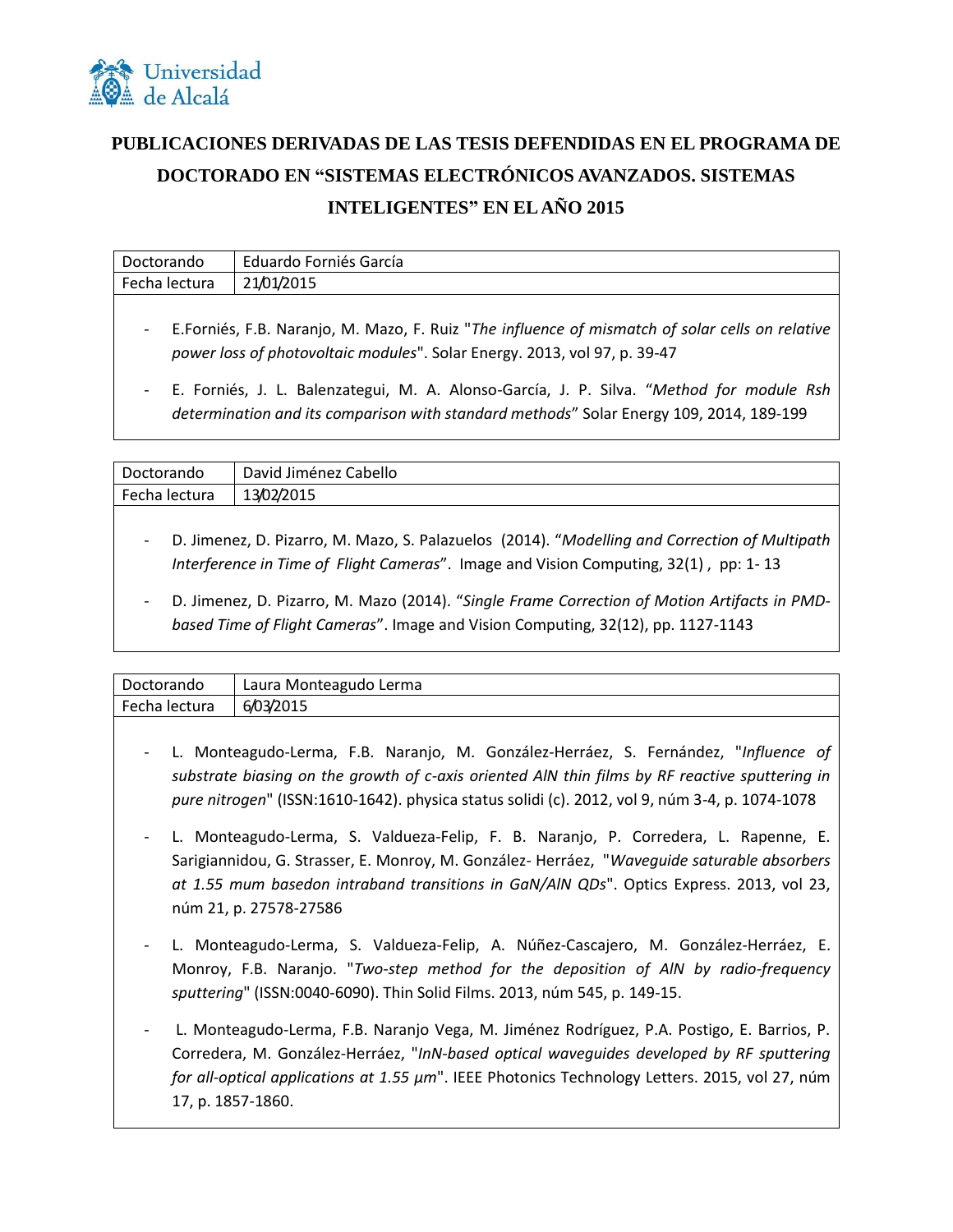

- L. Monteagudo-Lerma, F. B. Naranjo, S. Valdueza-Felip, M. Jiménez-Rodríguez, E. Monroy, P. A. Postigo, P. Corredera, M. González-Herráez, "*III‐nitride‐based waveguides for ultrafast all‐optical signal processing at 1.55 μm*" physica status solidi (a) 213 (5) p. 1269-1275
- L. Monteagudo-Lerma, S. Valdueza-Felip, A. Ruiz, M. González-Herráez, E. Monroy, F.B. Naranjo, A. Núñez-Cascajero, "*Morphology and arrangement of InN nanocolumns deposited by radio-frequency sputtering: effect of the buffer layer*". Journal of Crystal Growth. 2015, vol 434, p. 13-18

| Doctorando    | Matías Calcerrada Guerreiro |
|---------------|-----------------------------|
| Fecha lectura | 10/07/2015                  |

- M. Calcerrada, M. González-Herráez, C. García-Ruiz, "*Successive injection in microstructuredcapillary electrophoresis for rapid pairwise comparisons. Application to questioned documents*". Microchemical Journal, 139, pp. 416-423 (2018)
- F. Ortega-Ojeda, M. Calcerrada, A. Ferrero, J. Campos, C. Garcia-Ruiz, "*Measuring the human ultra-weak photon emission distribution using an electron-multiplying, charge-coupled device as a sensor*". Sensors (Switzerland), 18 (4), art. no. 1152 (2018)
- V. D'Elia, M. Calcerrada, G. Montalvo, C. García Ruiz, "*Monitoring of the stability of cocaine and some metabolites in water and oral fluid by a newly developed CE method*". Electrophoresis, 38 (8), pp. 1217-1223 (2017).
- M. Calcerrada, M. González-Herráez, C. García-Ruiz, "*Recent advances in capillary electrophoresis instrumentation for the analysis of explosives*". TrAC - Trends in Analytical Chemistry, 75, pp. 75-85. (2016)
- M. Calcerrada, C. García-Ruiz, M. González-Herráez, "C*hemical and biochemical sensing applications of microstructured optical fiber-based systems*". Laser and Photonics Reviews, 9 (6), pp. 604-627. (2015)
- M. Calcerrada, M.A., Fernández de la Ossa, P. Roy, M. González-Herráez, C. García-Ruiz, "*A microstructured capillary electrophoresis method for nitrocellulose detection in dynamite*". Microchemical Journal, 123, pp. 218-223 (2015)
- M. Calcerrada, C. García-Ruiz, "*Analysis of questioned documents: A review*". Analytica Chimica Acta, 853 (1), pp. 143-166. (2015)
- M. Calcerrada, M. González-Herráez, C. Garcia-Ruiz, "*A microdestructive capillary electrophoresis method for the analysis of blue-pen-ink strokes on office paper*". Journal of Chromatography A, 1400, pp. 140-148 (2015)
- M. Calcerrada, M.A.F. de la Ossa, P. Roy, M. González-Herráez, C. García-Ruiz, "*Fundamentals on new capillaries inspired by photonic crystal fibers as optofluidic separation systems in CE*".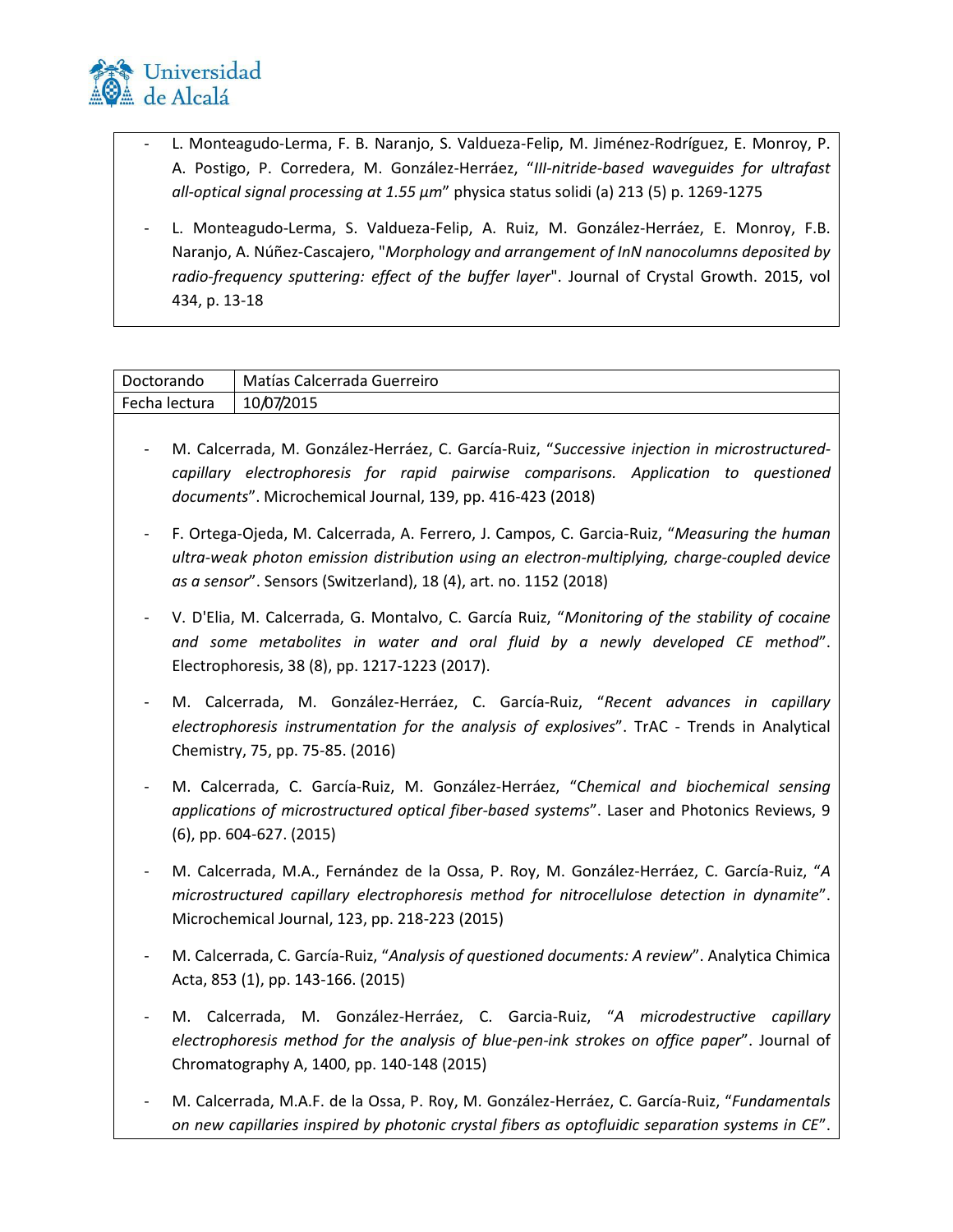

Electrophoresis, 36 (3), pp. 433-440. (2015)

- M. Calcerrada, P. Roy, C. García-Ruiz, M. González-Herráez, "*Photonic crystal fibres as efficient separation component in capillary electrophoresis*". Sensors and Actuators, B: Chemical, 191, pp. 264-269. (2014)
- F. Alamilla, M. Calcerrada, C. García-Ruiz, M. Torre, "*Forensic discrimination of blue ballpoint pens on documents by laser ablation inductively coupled plasma mass spectrometry and multivariate analysis*". Forensic Science International, 228 (1-3), pp. 1-7. (2013)
- F. Alamilla, M. Calcerrada, C. García-Ruiz, M. Torre, "*Validation of an analytical method for the refractive index measurement of glass fragments. Application to a hit-and-run incident*". Analytical Methods, 5 (5), pp. 1178-1184. (2013)

| Doctorando               | Jorge García Castaño                                                                                                                                                                                                                                             |
|--------------------------|------------------------------------------------------------------------------------------------------------------------------------------------------------------------------------------------------------------------------------------------------------------|
| Fecha lectura            | 18/09/2015                                                                                                                                                                                                                                                       |
|                          |                                                                                                                                                                                                                                                                  |
|                          | J. García; A. Gardel; I. Bravo; J.L. Lázaro; M. Martínez; D. Rodríguez, "Detección y seguimiento<br>de personas basado en estereovisión y filtro de kalman". RIAI - Revista Iberoamericana de<br>Automática e Informática Industrial, 9 (4), pp. 453-461. (2012) |
|                          | J. García, A. Gardel, I. Bravo, J.L. Lázaro, M. Martínez, "Tracking people motion based on<br>extended condensation algorithm", IEEE Transactions on Systems, Man, and Cybernetics Part<br>A:Systems and Humans, 43 (3), pp. 606-618. (2013).                    |
| $\overline{\phantom{a}}$ | J. Garcia, A. Gardel, I. Bravo, J.L. Lázaro, "Multiple view oriented matching algorithm for people<br>reidentification". IEEE Transactions on Industrial Informatics, 10 (3), art. no. 6834787, pp.<br>1841-1851 (2014).                                         |
|                          | J. García, N. Martinel, A. Gardel, I. Bravo, G.L. Foresti, C. Micheloni, "Modeling feature<br>distances by orientation driven classifiers for person re-identification". Journal of Visual<br>Communication and Image Representation, 38, pp. 115-129 (2016)     |
|                          | J. García, N. Martinel, A. Gardel, I. Bravo, C. Micheloni, G. L. Foresti, "Discriminant Context                                                                                                                                                                  |

*Information Analysis for Post-Ranking Person Re-Identification*". : IEEE Transactions on Image Processing, 26(4), 1650-1665 (2017)

| Doctorando    | Carlos Santos Pérez                                                                                                                                                                                                                                                                                                              |
|---------------|----------------------------------------------------------------------------------------------------------------------------------------------------------------------------------------------------------------------------------------------------------------------------------------------------------------------------------|
| Fecha lectura | 17/10/2015                                                                                                                                                                                                                                                                                                                       |
|               | - C. Santos Pérez; F. Espinosa Zapata; J. Echevarria; M. Marrón Romera; C. Losada Gutiérrez; D.<br>Pizarro Pérez, "Digital implementation of a self-triggered control approach for a mechatronic<br>platform: experimental results". International Journal of Intelligent Machines and Robotics. 1 -<br>1, pp. $60 - 78$ (2018). |